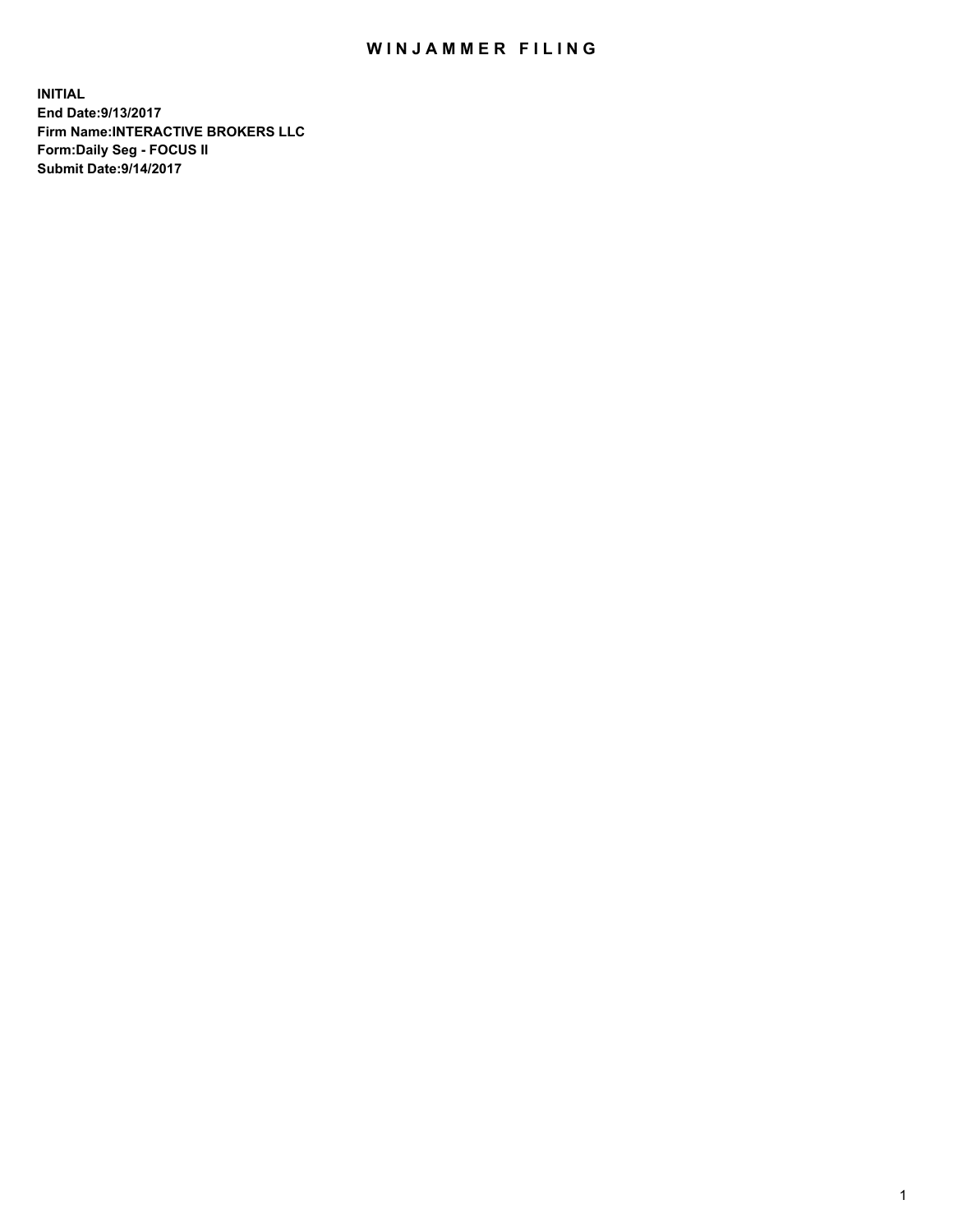## **INITIAL End Date:9/13/2017 Firm Name:INTERACTIVE BROKERS LLC Form:Daily Seg - FOCUS II Submit Date:9/14/2017 Daily Segregation - Cover Page**

| Name of Company<br><b>Contact Name</b><br><b>Contact Phone Number</b><br><b>Contact Email Address</b>                                                                                                                                                                                                                          | <b>INTERACTIVE BROKERS LLC</b><br>James Menicucci<br>203-618-8085<br>jmenicucci@interactivebrokers.c<br>om |
|--------------------------------------------------------------------------------------------------------------------------------------------------------------------------------------------------------------------------------------------------------------------------------------------------------------------------------|------------------------------------------------------------------------------------------------------------|
| FCM's Customer Segregated Funds Residual Interest Target (choose one):<br>a. Minimum dollar amount: ; or<br>b. Minimum percentage of customer segregated funds required:% ; or<br>c. Dollar amount range between: and; or<br>d. Percentage range of customer segregated funds required between: % and %.                       | $\overline{\mathbf{0}}$<br>0<br>155,000,000 245,000,000<br>00                                              |
| FCM's Customer Secured Amount Funds Residual Interest Target (choose one):<br>a. Minimum dollar amount: ; or<br>b. Minimum percentage of customer secured funds required:%; or<br>c. Dollar amount range between: and; or<br>d. Percentage range of customer secured funds required between:% and%.                            | $\overline{\mathbf{0}}$<br>0<br>80,000,000 120,000,000<br>0 <sub>0</sub>                                   |
| FCM's Cleared Swaps Customer Collateral Residual Interest Target (choose one):<br>a. Minimum dollar amount: ; or<br>b. Minimum percentage of cleared swaps customer collateral required:% ; or<br>c. Dollar amount range between: and; or<br>d. Percentage range of cleared swaps customer collateral required between:% and%. | $\overline{\mathbf{0}}$<br>$\underline{\mathbf{0}}$<br>0 <sub>0</sub><br>0 <sub>0</sub>                    |

Attach supporting documents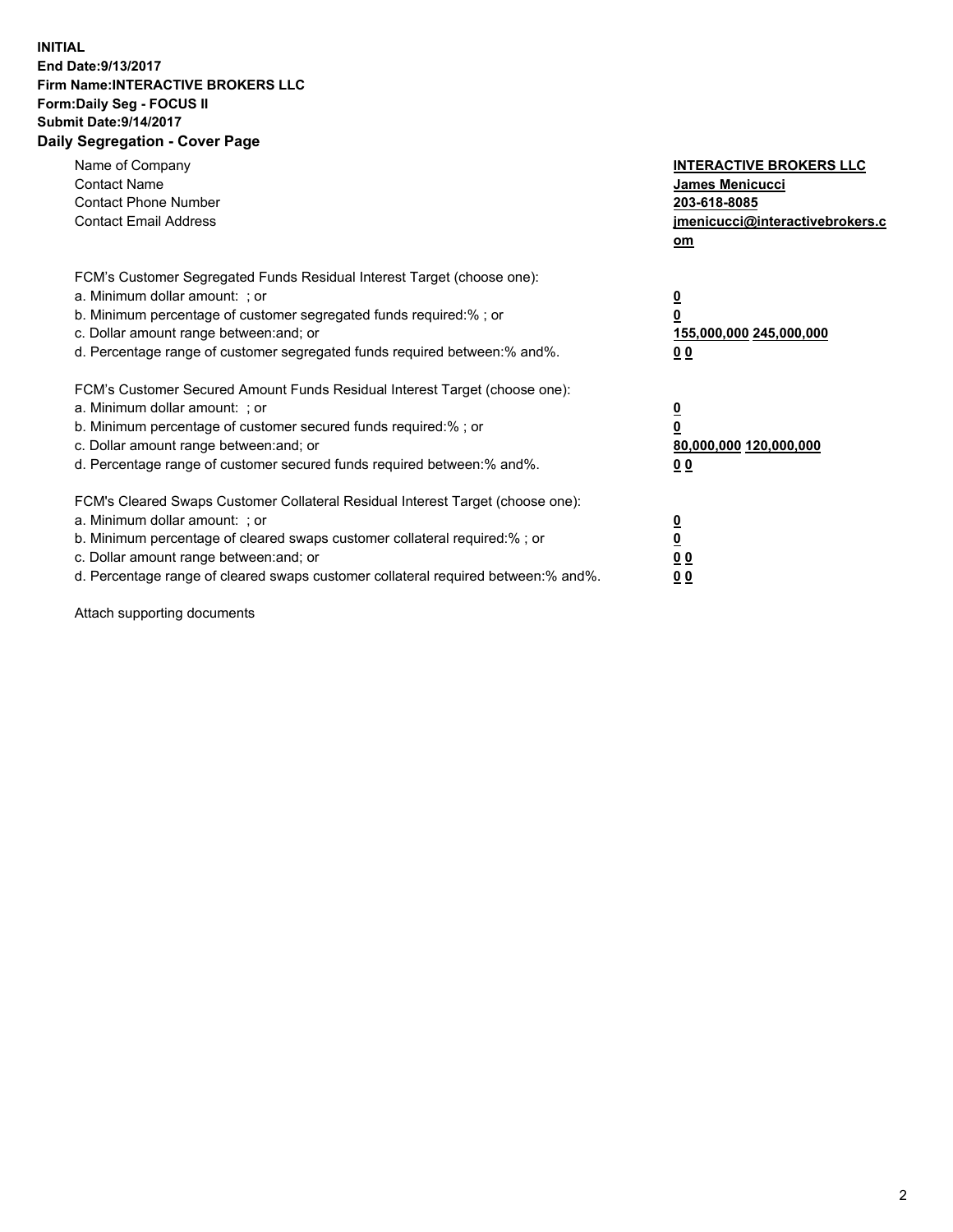## **INITIAL End Date:9/13/2017 Firm Name:INTERACTIVE BROKERS LLC Form:Daily Seg - FOCUS II Submit Date:9/14/2017 Daily Segregation - Secured Amounts**

|     | Dany Ocgregation - Oceanea Annoanta                                                                        |                                  |
|-----|------------------------------------------------------------------------------------------------------------|----------------------------------|
|     | Foreign Futures and Foreign Options Secured Amounts                                                        |                                  |
|     | Amount required to be set aside pursuant to law, rule or regulation of a foreign                           | $0$ [7305]                       |
|     | government or a rule of a self-regulatory organization authorized thereunder                               |                                  |
| 1.  | Net ledger balance - Foreign Futures and Foreign Option Trading - All Customers                            |                                  |
|     | A. Cash                                                                                                    | 392,793,240 [7315]               |
|     | B. Securities (at market)                                                                                  | 0 [7317]                         |
| 2.  | Net unrealized profit (loss) in open futures contracts traded on a foreign board of trade                  | <mark>-729,839</mark> [7325]     |
| 3.  | Exchange traded options                                                                                    |                                  |
|     | a. Market value of open option contracts purchased on a foreign board of trade                             | 63,629 [7335]                    |
|     | b. Market value of open contracts granted (sold) on a foreign board of trade                               | -57,307 [7337]                   |
| 4.  | Net equity (deficit) (add lines 1.2. and 3.)                                                               | 392,069,723 [7345]               |
| 5.  | Account liquidating to a deficit and account with a debit balances - gross amount                          | 2,332 [7351]                     |
|     | Less: amount offset by customer owned securities                                                           | 0 [7352] 2,332 [7354]            |
| 6.  | Amount required to be set aside as the secured amount - Net Liquidating Equity                             | 392,072,055 [7355]               |
|     | Method (add lines 4 and 5)                                                                                 |                                  |
| 7.  | Greater of amount required to be set aside pursuant to foreign jurisdiction (above) or line                | 392,072,055 [7360]               |
|     | 6.                                                                                                         |                                  |
|     | FUNDS DEPOSITED IN SEPARATE REGULATION 30.7 ACCOUNTS                                                       |                                  |
| 1.  | Cash in banks                                                                                              |                                  |
|     | A. Banks located in the United States                                                                      | 96,803,989 [7500]                |
|     | B. Other banks qualified under Regulation 30.7                                                             | 0 [7520] 96,803,989 [7530]       |
| 2.  | Securities                                                                                                 |                                  |
|     | A. In safekeeping with banks located in the United States                                                  | 343,876,220 [7540]               |
|     | B. In safekeeping with other banks qualified under Regulation 30.7                                         | 0 [7560] 343,876,220 [7570]      |
| 3.  | Equities with registered futures commission merchants                                                      |                                  |
|     | A. Cash                                                                                                    | $0$ [7580]                       |
|     | <b>B.</b> Securities                                                                                       | $0$ [7590]                       |
|     | C. Unrealized gain (loss) on open futures contracts                                                        | $0$ [7600]                       |
|     | D. Value of long option contracts                                                                          | $0$ [7610]                       |
|     | E. Value of short option contracts                                                                         | 0 [7615] 0 [7620]                |
| 4.  | Amounts held by clearing organizations of foreign boards of trade                                          |                                  |
|     | A. Cash                                                                                                    | $0$ [7640]                       |
|     | <b>B.</b> Securities                                                                                       | $0$ [7650]                       |
|     | C. Amount due to (from) clearing organization - daily variation                                            | $0$ [7660]                       |
|     | D. Value of long option contracts                                                                          | $0$ [7670]                       |
|     | E. Value of short option contracts                                                                         | 0 [7675] 0 [7680]                |
| 5.  | Amounts held by members of foreign boards of trade                                                         |                                  |
|     | A. Cash                                                                                                    | 74,445,160 [7700]                |
|     | <b>B.</b> Securities                                                                                       | $0$ [7710]                       |
|     | C. Unrealized gain (loss) on open futures contracts                                                        | 514,544 [7720]                   |
|     | D. Value of long option contracts                                                                          | 63,629 [7730]                    |
|     | E. Value of short option contracts                                                                         | -57,307 [7735] 74,966,026 [7740] |
| 6.  | Amounts with other depositories designated by a foreign board of trade                                     | $0$ [7760]                       |
| 7.  | Segregated funds on hand                                                                                   | $0$ [7765]                       |
| 8.  | Total funds in separate section 30.7 accounts                                                              | 515,646,235 [7770]               |
| 9.  | Excess (deficiency) Set Aside for Secured Amount (subtract line 7 Secured Statement<br>Page 1 from Line 8) | 123,574,180 [7380]               |
| 10. | Management Target Amount for Excess funds in separate section 30.7 accounts                                | 80,000,000 [7780]                |
| 11. | Excess (deficiency) funds in separate 30.7 accounts over (under) Management Target                         | 43,574,180 [7785]                |
|     |                                                                                                            |                                  |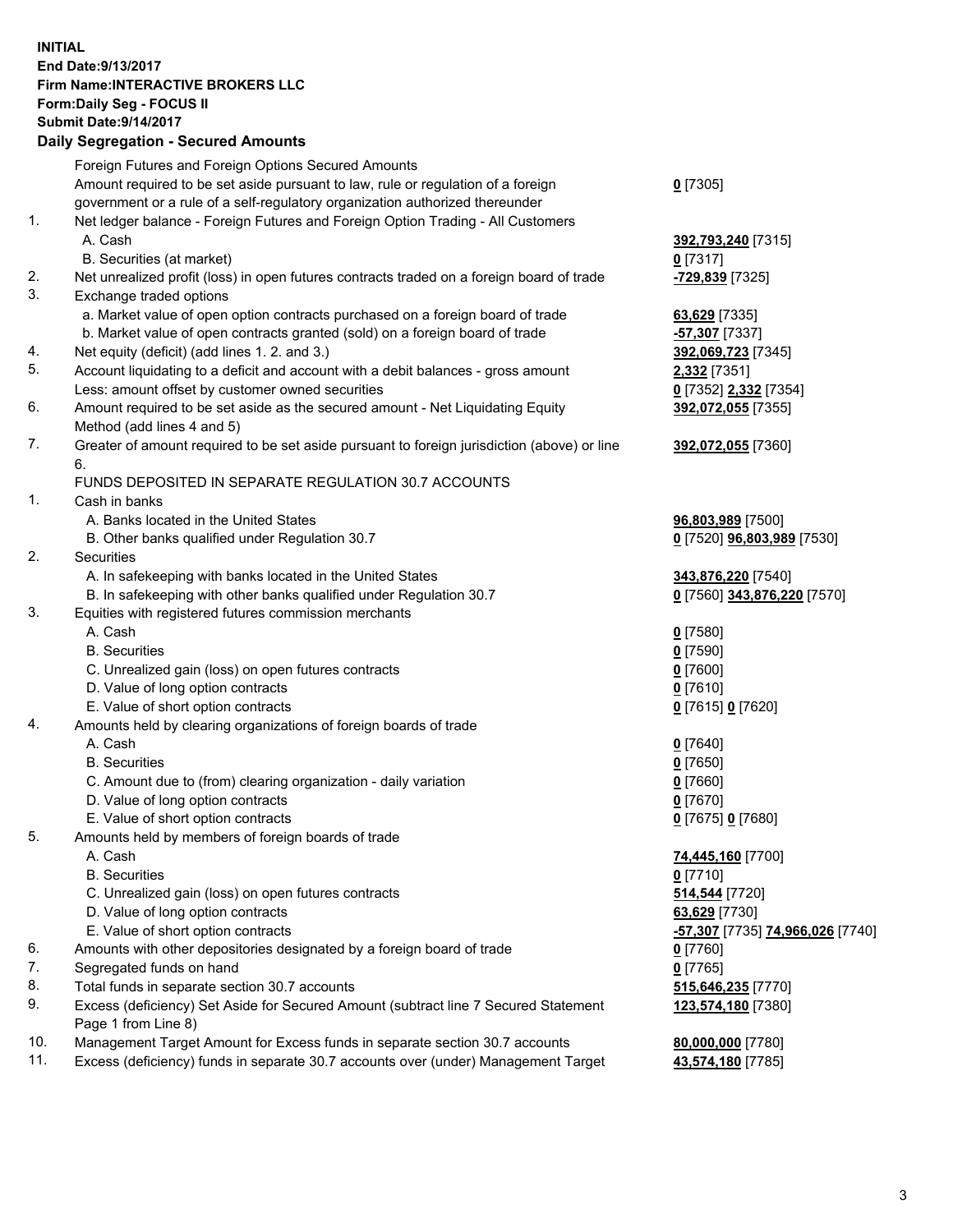**INITIAL End Date:9/13/2017 Firm Name:INTERACTIVE BROKERS LLC Form:Daily Seg - FOCUS II Submit Date:9/14/2017 Daily Segregation - Segregation Statement** SEGREGATION REQUIREMENTS(Section 4d(2) of the CEAct) 1. Net ledger balance A. Cash **4,638,123,169** [7010] B. Securities (at market) **0** [7020] 2. Net unrealized profit (loss) in open futures contracts traded on a contract market **-38,492,393** [7030] 3. Exchange traded options A. Add market value of open option contracts purchased on a contract market **92,919,332** [7032] B. Deduct market value of open option contracts granted (sold) on a contract market **-205,436,378** [7033] 4. Net equity (deficit) (add lines 1, 2 and 3) **4,487,113,730** [7040] 5. Accounts liquidating to a deficit and accounts with debit balances - gross amount **211,025** [7045] Less: amount offset by customer securities **0** [7047] **211,025** [7050] 6. Amount required to be segregated (add lines 4 and 5) **4,487,324,755** [7060] FUNDS IN SEGREGATED ACCOUNTS 7. Deposited in segregated funds bank accounts A. Cash **1,122,388,362** [7070] B. Securities representing investments of customers' funds (at market) **2,391,489,550** [7080] C. Securities held for particular customers or option customers in lieu of cash (at market) **0** [7090] 8. Margins on deposit with derivatives clearing organizations of contract markets A. Cash **516,220,480** [7100] B. Securities representing investments of customers' funds (at market) **779,220,196** [7110] C. Securities held for particular customers or option customers in lieu of cash (at market) **0** [7120] 9. Net settlement from (to) derivatives clearing organizations of contract markets **-2,435,623** [7130] 10. Exchange traded options A. Value of open long option contracts **92,889,463** [7132] B. Value of open short option contracts **-205,404,767** [7133] 11. Net equities with other FCMs A. Net liquidating equity **0** [7140] B. Securities representing investments of customers' funds (at market) **0** [7160] C. Securities held for particular customers or option customers in lieu of cash (at market) **0** [7170] 12. Segregated funds on hand **0** [7150] 13. Total amount in segregation (add lines 7 through 12) **4,694,367,661** [7180] 14. Excess (deficiency) funds in segregation (subtract line 6 from line 13) **207,042,906** [7190] 15. Management Target Amount for Excess funds in segregation **155,000,000** [7194]

16. Excess (deficiency) funds in segregation over (under) Management Target Amount Excess

**52,042,906** [7198]